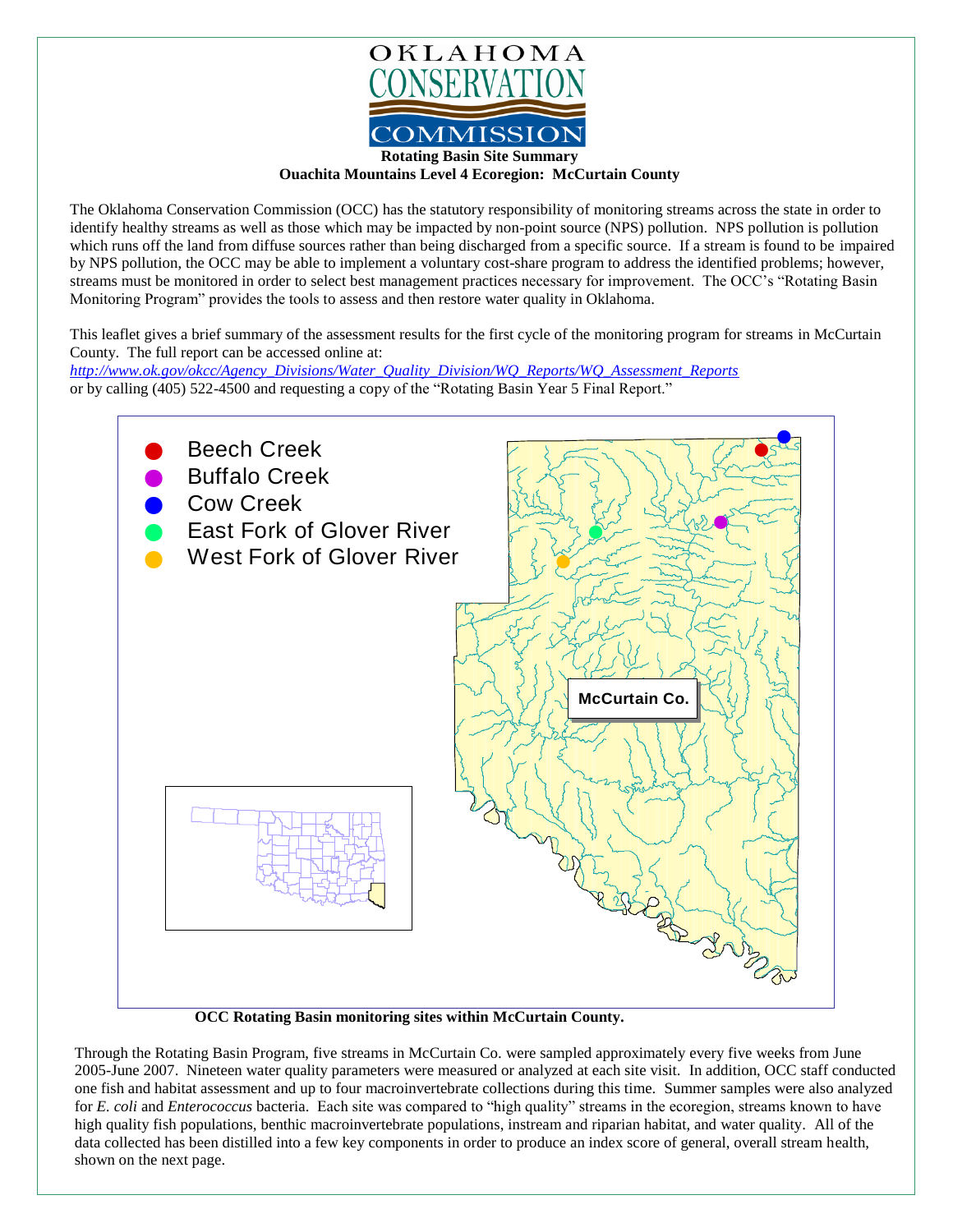**Summary of general stream health as determined by comparison to high quality streams in Ouachita Mountains ecoregion and by assessment using Oklahoma State Water Quality Standards†.**

| moderate<br>good<br>poor                              | <b>Good</b>                             | <b>Moderate</b>                                   |                              |                                |                     |
|-------------------------------------------------------|-----------------------------------------|---------------------------------------------------|------------------------------|--------------------------------|---------------------|
|                                                       | <b>East Fork</b><br><b>Glover River</b> | <b>West Fork</b><br><b>Glover</b><br><b>River</b> | <b>Beech</b><br><b>Creek</b> | <b>Buffalo</b><br><b>Creek</b> | Cow<br><b>Creek</b> |
| <b>Overall Stream Health</b>                          | 53                                      | 39                                                | 33                           | 29                             | 29                  |
| Phosphorus                                            | 5                                       | 5                                                 | 5                            | 5                              | 5                   |
| Nitrogen                                              | 5                                       | 5                                                 | 5                            | 5                              | 5                   |
| Ammonia                                               | 5                                       | 5                                                 | 5                            | 5                              | 5                   |
| Dissolved Oxygen                                      | 5                                       | $1*$                                              | 5                            | $1*$                           | $1*$                |
| pH                                                    | 5                                       | 5                                                 | $-5$                         | $-5$                           | $-5$                |
| Turbidity                                             | 5                                       | $-5$                                              | $-5$                         | $-5$                           | $-5$                |
| Salts (chloride, sulfate, TDS)                        | 5                                       | 5                                                 | 5                            | 5                              | 5                   |
| Fish                                                  | 5                                       | 5                                                 | 5                            | 5                              | 5                   |
| Macroinvertebrates                                    | 5                                       | 5                                                 | 5                            | 5                              | 5                   |
| Instream/Riparian Habitat                             | 3                                       | $\overline{3}$                                    | $\overline{3}$               | 3                              | 3                   |
| Bacteria                                              | 5                                       | 5                                                 | 5                            | 5                              | 5                   |
| Scale of 1-5 with 5 being the best                    |                                         |                                                   |                              |                                |                     |
| KEY:<br>1=significantly worse than high quality sites |                                         |                                                   |                              |                                |                     |
| 3=not as good as high quality sites but not impaired  |                                         |                                                   |                              |                                |                     |
| 5=equal to or better than high quality sites          |                                         |                                                   |                              |                                |                     |
| -5=impaired by state standards                        |                                         |                                                   |                              |                                |                     |

**East Fork of Glover River (OK410210-09-0010G):** This stream is not impaired. All values were good with the exception of the instream habitat, which was not quite a good as the high quality sites in the ecoregion.

West Fork of Glover River (OK410210-08-0010M): This stream is on the state's 303(d) list<sup>†</sup> as impaired for turbidity. All other values were good with the exception of the instream/riparian habitat, which was slightly poorer than the high quality sites.

**Beech Creek (OK410210-06-0320G):** This stream is on the state's 303(d) list† as impaired for turbidity and pH. The instream/riparian habitat was slightly poorer quality, but all other values were good in relation to the high quality sites.

**Buffalo Creek (OK410210-06-0020G):** This stream is on the state's 303(d) list<sup>†</sup> as impaired for turbidity and pH. All other values were comparable to high quality sites with the exception of the instream/riparian habitat with slightly worse condition.

**Cow Creek (OK410210-06-0350G):** This stream is on the state's 303(d) list† as impaired for pH and turbidity. All other values were good with the exception of the instream/riparian habitat, which was slightly poorer than the high quality sites.

*† The use of Oklahoma Water Quality Standards to assess streams and the 2008 results are described in the DEQ's 2008 Integrated Report, accessible online at http://www.deq.state.ok.us/wqdnew/305b\_303d/2008\_integrated\_report\_entire\_document.pdf*

*\* This site may be listed as impaired by state standards, but ongoing research indicates that low dissolved oxygen levels occur naturally in this part of the state.*